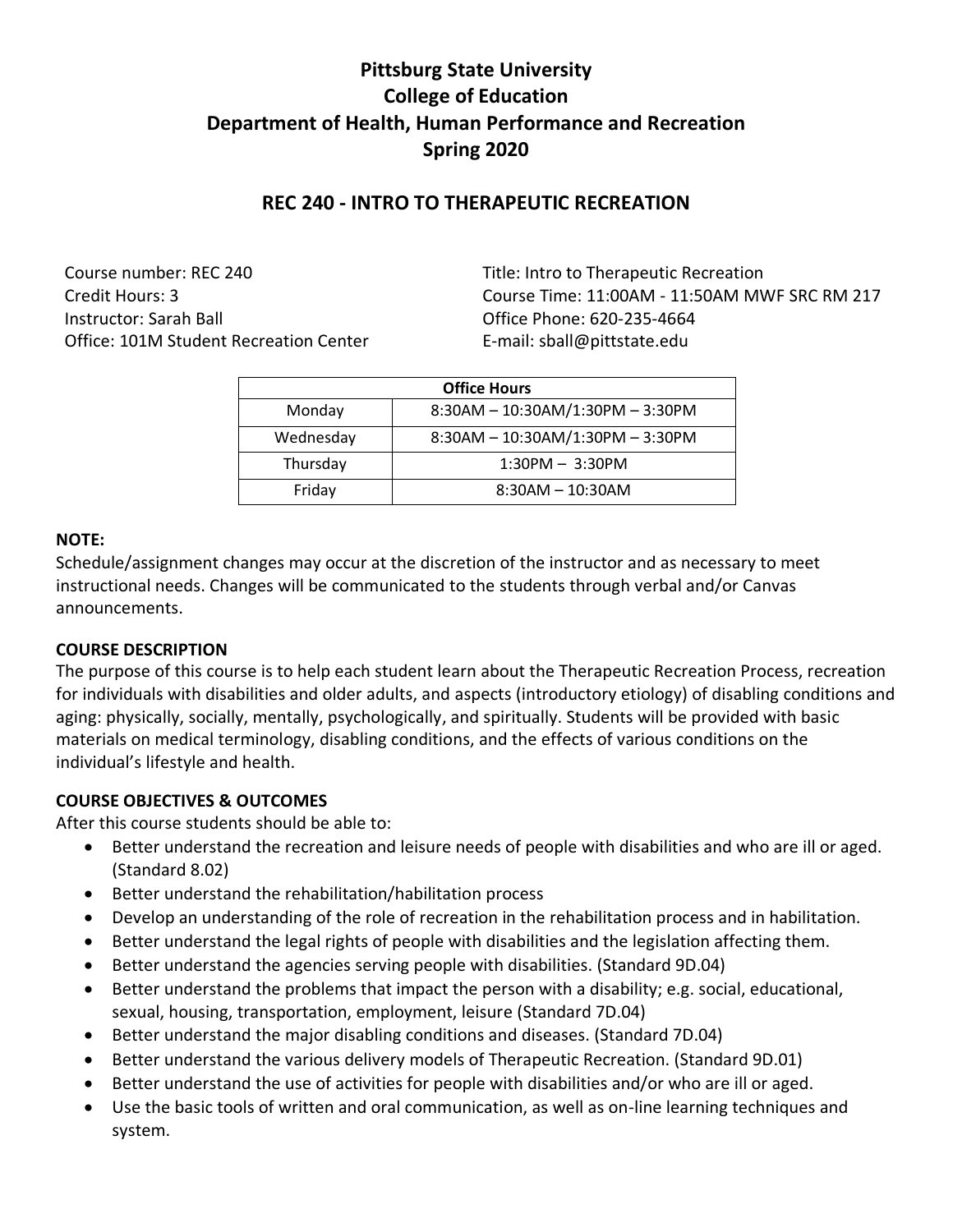- Better understand the psychological, sociological, and physiological significance of play, Recreation, and leisure, from a historical perspective, for all populations and settings, especially those related to disabling conditions. (Standard 8.07)
- Better understand and use diverse community, institutional, natural, and human service resources to promote and enhance the leisure experience for people with disabilities. (Standard 8.12)
- Better understand the roles and interrelationships of diverse leisure service delivery systems including such specialties as the Therapeutic Recreation and the business enterprise systems. (Standard 8.13)
- Better understand the contemporary professional issues and how they impact the delivery of leisure services (Standard 8.09), in particular to people with disabilities.
- Better understand the responsibility of the leisure service profession to make available opportunities for leisure experiences for all populations, including those with special needs and with disabilities. (Standard 8.14)
- Better understand and demonstrate the ability to promote, advocate, interpret, and articulate the concerns of leisure services for all populations and services. (Standard 8.15)
- Gain field experience in the area of working with special populations. (Standard 8.28)

# **INSTRUCTIONAL RESOURCES**

Required Textbook and Materials: There is a textbook required for the class.

Textbook: Introduction to Recreation Services for people with disabilities: A Person-Centered Approach, 4th edition; Bullock and Mahon; Sagamore Publishing, Champaign, IL; 2017. ISBN 978-1-57167-807-2

Canvas and online access will be required. Additional readings and resources: All additional course materials that may be needed for the course will be available on Canvas for reading, downloading, or printing OR available at the PSU Library. Respondus LockDown Browser and Monitor will be required for all students to use during Canvas exams: https://office.pittstate.edu/ctlt-center/technology-tools/respondus-ldb-andmonitor.html.

# **ACCESS TO THE STUDENT RECREATION CENTER (SRC)**

To gain access to the SRC workout, gyms, etc. you **must** have your "ACTIVE" PSU student ID with you. PSU needs to be able to ensure that the SRC is being used by the people authorized to be using it. "Approved users are currently enrolled students, staff with paid membership or individuals approved access by the Department of Campus Recreation. You could be denied access into the Recreation Center if you do not have your valid PSU ID in your possession at the time of entry. This could impact your attendance in classes and/or your grade. PLEASE BRING YOUR ACTIVE PSU ID CARD WITH YOU EVERY DAY.

# **EXPECTATIONS OF STUDENTS**

**Completion of Assignments.** Assignments are due at the beginning of the class period that they are due. Unless, otherwise noted on Canvas or in class. No late assignments will be accepted. Assignments may be added or retracted from the syllabus. If you are absent and miss an in-class assignment or exam you will NOT be able to make-up that assignment.

**Class Format**. The scheduled class time is from 11:00am to 11:50am on Mondays, Wednesdays, and Fridays. The class ends when the instructor finishes. Do not put things away early.

**Class Attendance.** Attendance will be taken via a sign in sheet at the beginning of each class.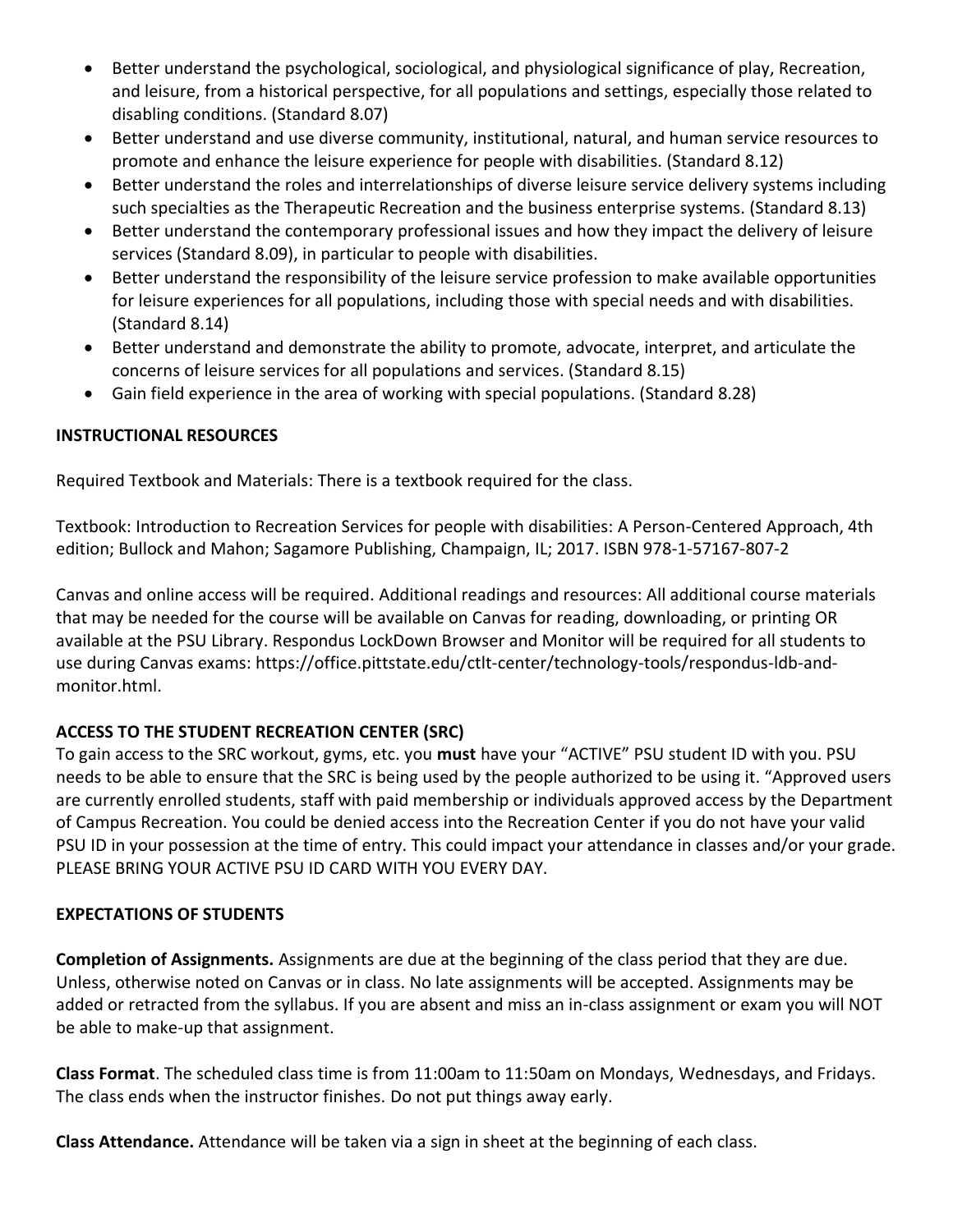**Academic Honesty**. I expect absolute honesty from all students in the completion of assignments and exams and I will accept nothing less. Cheating in any form will not be tolerated and you will be dropped from the class and be given an F or XF.

#### ACADEMIC INTEGRITY POLICY

Academic dishonesty by a student is defined as unethical activity associated with course work or grades. It includes, but is not limited to:

(a) Giving or receiving unauthorized aid on examinations.

(b) Giving or receiving unauthorized aid in the preparation of notebooks,

themes, reports, papers or any other assignments.

(c) Submitting the same work for more than one course without the instructor's permission, and,

(d) Plagiarism. Plagiarism is defined as using ideas or writings of another and claiming them as one's own. Copying any material directly (be it the work of other students, professors, or colleagues) or copying information from print or electronic sources (including the internet) without explicitly acknowledging the true source of the material is plagiarism. Plagiarism also includes paraphrasing other individuals' ideas or concepts without acknowledging their work, or contribution. To avoid charges of plagiarism, students should follow the citation directions provided by the instructor and/or department in which the class is offered.

The above guidelines do not preclude group study for exams, sharing of sources for research projects, or students discussing their ideas with other members of the class unless explicitly prohibited by the instructor. Since the violation of academic honesty strikes at the heart of the education process, it is subject to the severest sanctions, up to and including receiving an "F" or "XF" (an "XF" indicates that "F" was the result of academic dishonest) for the entire class and dismissal from the university. For a full copy of this policy and the supplemental syllabus see:

[http://catalog.pittstate.edu/contentm/blueprints/blueprint\\_display.php?bp\\_listing\\_id=162&blueprint\\_id=124&sid=1&menu\\_id=798](http://catalog.pittstate.edu/contentm/blueprints/blueprint_display.php?bp_listing_id=162&blueprint_id=124&sid=1&menu_id=7980) [0](http://catalog.pittstate.edu/contentm/blueprints/blueprint_display.php?bp_listing_id=162&blueprint_id=124&sid=1&menu_id=7980)

**Classroom Etiquette:** It is really important in any class to be respectful of others, as well as, respectful of the instructor. Please follow these simple rules of politeness in the classroom.

- 1. If you are late for class please slip in as quietly as possible and take the first available seat so as to minimize the disturbance you have created.
- 2. Take care of personal needs BEFORE class. If you need to leave class for ANY reason you are not allowed to disturb the class a second time by coming back in.
- 3. Cell phones please be sure your cell phone is either turned off or set to 'silent' (not vibrate) and out of sight (in personal bag or faced down on desk). Calls or text messages are NEVER to be taken during class. DO NOT send text messages during class. This is not only rude but a distraction for students and a huge distraction for the instructor.
- 4. IPods and other electronic devices please remove ear buds during class and do not be listening to your iPod or other electronic devices at any time during class.
- 5. Laptops, IPads, etc. In this classroom are a privilege not a right. There is no problem with using your laptop for note taking purposes. Any other use of your laptop during class time is extremely rude and inconsiderate. It is easy to tell when people are using laptops for purposes other than note taking and you will lose the laptop privilege if you are discovered chatting, e-mailing, web browsing, Facebook, Twitter, etc.
- 6. Only individuals enrolled in the course are permitted to be in the classroom during class time.

**Communication with Instructor:** Any form of communication, besides in-person meetings, with instructor (emails, phone messages, Canvas messages, ect.) must contain students first and last names and course title. Subject title e-mails with the course number "REC 240" with your name and reason (i.e. REC 240 – Michael Phelps – Schedule Meeting). I will not respond if this format is not met. Time is valuable; to make sure we are all using our time valuably, schedule a meeting with me via email to make sure I will be there and can be prepared to discuss the issue at hand.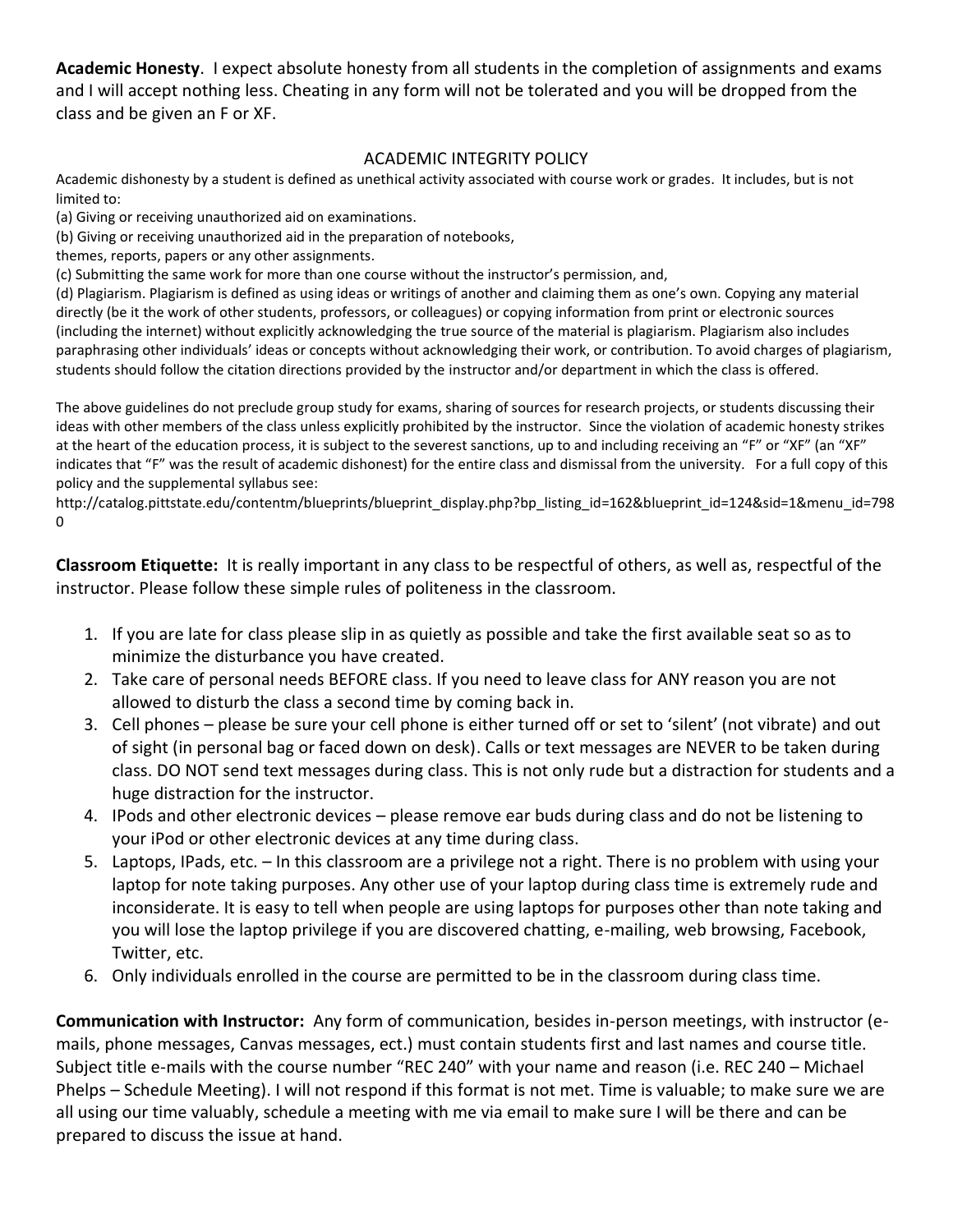**Classroom Dress Code:** No billed hats, hoodies, or sunglasses worn in class. I need to be able to see your eyes.

#### **EVALUATION**

### 1. Tests (4 total)

There will be three exams (75 points each) during the semester and one comprehensive Final Exam (100 points). Any and all course materials and class discussions (textbook, Power Points, videos, handouts, websites) may be used as the basis for exams. Exams will be administered online using Canvas and Respondus LockDown Browser and Monitor - no make-up tests will be given. **(325 total points)**

### 2. Reaction Paper

**(Due on or before Friday, February 14th at 11:59PM CT - submit to Canvas - PDF format – 50 points)** PURPOSE – to better understand what it is like to have a disability, and to identify and express one's own thoughts, feelings, and ideas about what is read and/or watched and about people with disabling conditions. Each student will prepare during the semester a Reaction Paper on a story (Tuesday's with Morrie) about a person with a disability. The format for the paper is as follows: typed, double spaced, Times New Roman 12-point font, 1" margins paper, be at least two (2) full pages in length, one paragraph summarizing the story, the remainder must be your own reaction to the story – your OWN thoughts, feelings, ideas in response to what you have read. In addition to your own thoughts, feelings, and ideas concerning what you read/watched, include comments on how reading/watching it may have given you a different perspective about having a disability and about people with disabilities; in what way(s) and why? THIS IS NOT a "Book Report". This Reaction Paper *MUST* be on the book (or DVD or CD SET) "Tuesdays with Morrie" by Mitch Albom (copies can be found in most public libraries, the PSU Axe Library, or online resources such as YouTube). No late papers will be accepted. **(50 points)**

### 3. Term Paper

**(Due on or before Friday, April 24th at 11:59PM CT - submit to Canvas – PDF format – 100 points)** Each student will select one of the following topics and prepare a minimum 3 – full page (full body/content pages) term paper (No Abstract). The paper must be in proper APA format (include a cover page and a reference page – a minimum of 5 pages total : one cover page, at least 3 full content pages, at least one reference page). You must use at least five (5) current (seven years old or less) peer-reviewed resources throughout the paper and be sure to list each in a APA style reference page. A grading rubric will be provided in class. Students are required to meet with the Pittsburg State University writing center to review (at the minimum, please ask for writing center staff to review APA style and grammar) their paper and must submit a signed form from the writing center proving that their paper was reviewed by one of their staff members – and papers submitted without proof of the PSU writing center review of paper will not be graded. No late papers will be accepted **(100 points)** Topics (other related topics may be considered, but require PRIOR approval of the Instructor):

1. Recreation & Therapeutic Recreation (Rec. /TR) for people with Intellectual and Developmental Disabilities

- 2 Rec./TR for people with Mental Illness
- 3. Rec./TR for people with Physical Disabilities\*\*
- 4. Rec./TR for people with Visual Impairments
- 5. Rec./TR for people with Hearing Impairments
- 6. Rec./TR for Older Adults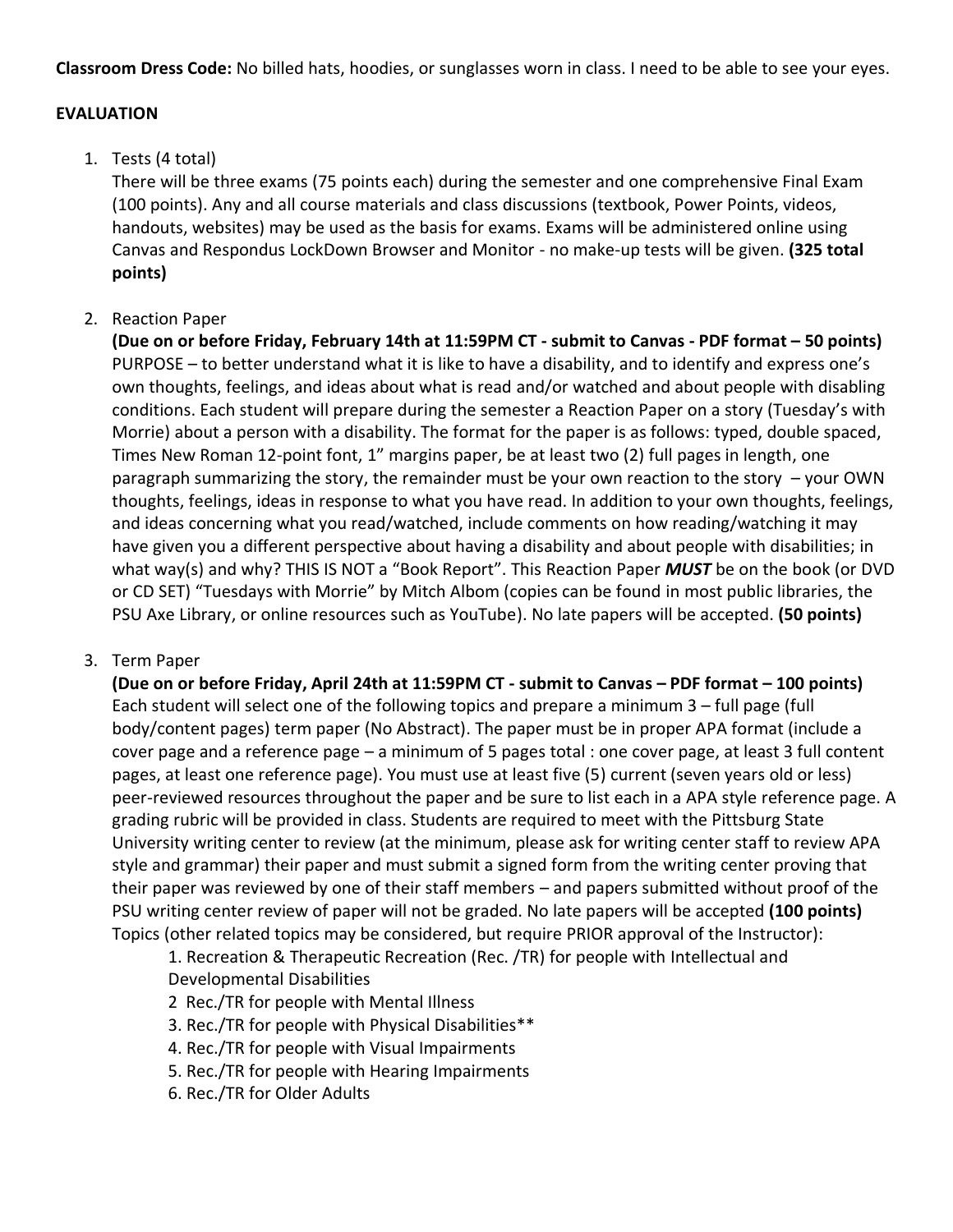At a minimum, the paper should include the following:

- Etiology and characteristics of the population chosen.
- Importance of recreation for individuals with condition.
- Role and place of recreation in the life of persons with the condition.
- Role and use of TR for persons with the condition.
- An explanation of how specific recreation activities and TR interventions can/may be used to improve or maintain the individual's functioning (ex: socially, psychologically, physically, spiritually, and cognitively). The activities/interventions selected must be in no less than three different modality areas such as, but not limited to: physical/sport, music, art, drama, arts & crafts, computer-based, spiritual, board or table games, outdoor activities, selfimprovement, horticulture, animal related (such as therapeutic horseback riding), and/or aquatics.
- **\*\* Choose a specific condition, e.g. amputation, or spinal cord injury, brain injury, etc.**
- 4. In-Class or Alternate Assignments **(up to 200 points total)**

Each student will, during class or during alternate class meeting days, have the opportunity to participate in activities, discussions, or observe presentations. These in-class assignments will be unannounced. Students must be present and sign class attendance roll for **in-class** assignments to receive credit – no make-ups. (5 to 10 points each).

FINAL GRADE: Each student's final grade will be earned according to the total points accumulated from exams and assignments, as follows:

| $90% + = A$     |
|-----------------|
| $80 - 89\% = B$ |
| 70%-79%= C      |
| $60 - 69\% = D$ |
| <59% = F        |

| <b>Assignment</b>                                       | <b>Points</b>    |
|---------------------------------------------------------|------------------|
| 3 Exams (75 points each)                                | 225              |
| Final Exam                                              | 100              |
| <b>Term Paper</b>                                       | 100              |
| <b>Reaction Paper</b>                                   | 50               |
| In-Class or Alternate Assignments (5 to 10 points each) | <b>Up to 200</b> |
| <b>Total Points</b>                                     | <b>Up to 675</b> |